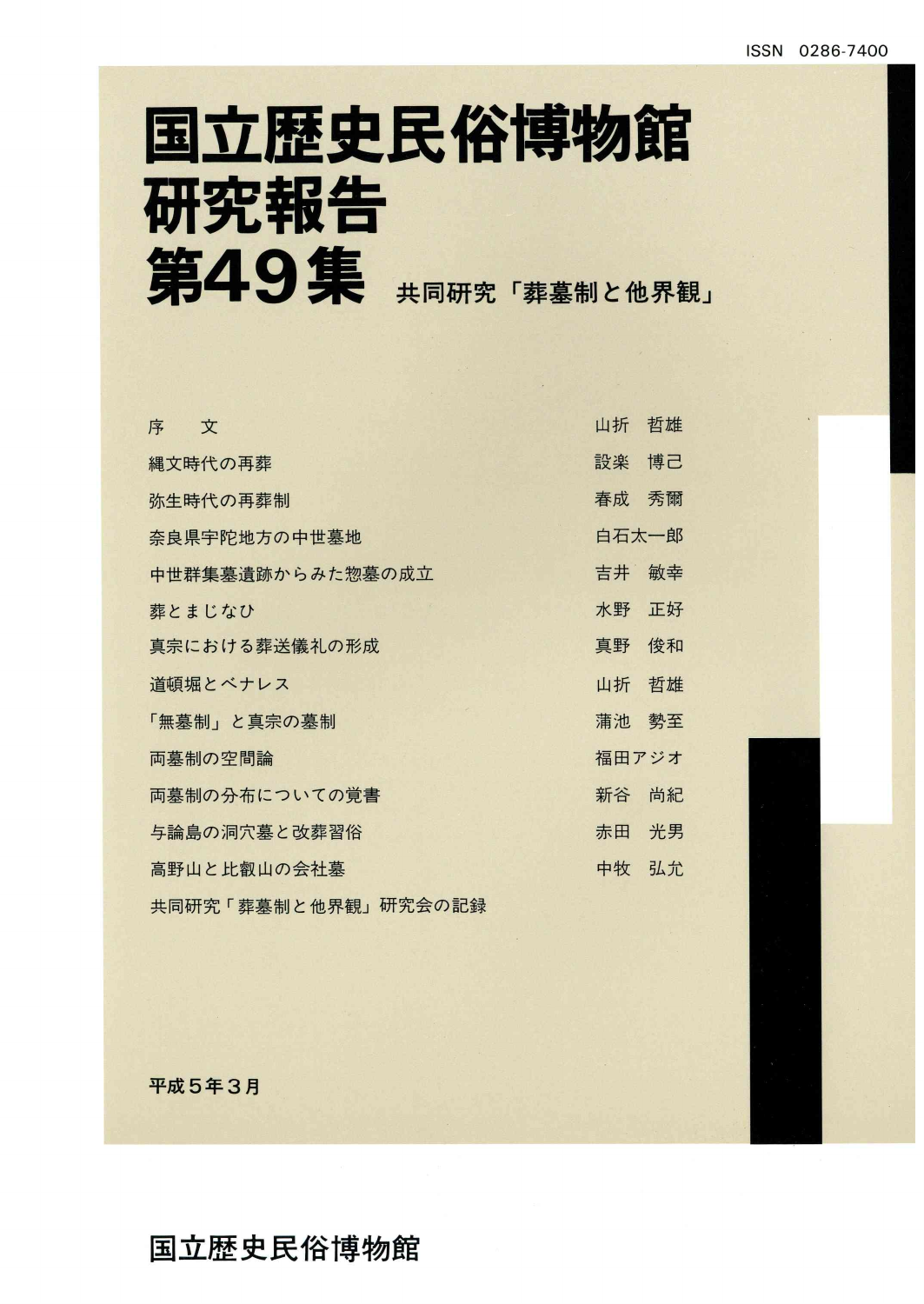国立歴史民俗博物館

研究報告

mm

um riitti. <u>nm</u> 41111b

第49集 共同研究「葬墓制と他界観」

| 目<br>次                                        |            |
|-----------------------------------------------|------------|
| ▓<br>文…<br>山折                                 | 哲雄<br>1    |
| ▒縄文時代の再葬:<br>設楽                               | 博己<br>7    |
| ▓弥生時代の再葬制<br>春成                               | 秀爾<br>47   |
| ▓奈良県宇陀地方の中世墓地.<br>-白石太一郎                      | 93         |
| ▓中世群集墓遺跡からみた惣墓の成立…<br>吉井                      | 敏幸<br>133  |
| ▓葬とまじなひ.<br>入棺以前<br>水野                        | 正好<br>157  |
| ▓真宗における葬送儀礼の形成:<br>蓮如の場合<br>真野                | 俊和<br>177  |
| ▓道頓堀とベナレス:<br>葬墓制と他界観の一局面<br>山折               | 哲雄<br>195  |
| Mihr<br>「無墓制」と真宗の墓制<br>蒲池                     | 勢至<br>209  |
| ▓両墓制<br>の空間論<br>福田                            | アジオ<br>237 |
| ▓両墓制<br>の分布につ<br>いての覚書<br>新谷                  | 尚紀<br>273  |
| ▓与論島<br>の洞穴墓と改葬習俗<br>赤田                       | 光男<br>323  |
| ▓高野山と比叡山の会社墓:<br>中牧                           | 弘允<br>349  |
| ▓共同研究「日本における基層信仰の研究<br>観<br>研究会の記録…<br>葬墓制と他界 | 381        |
| 平成五年三月                                        |            |

um.

um.

um.

mm. <u>mm</u> sittiin

9711h. um. mm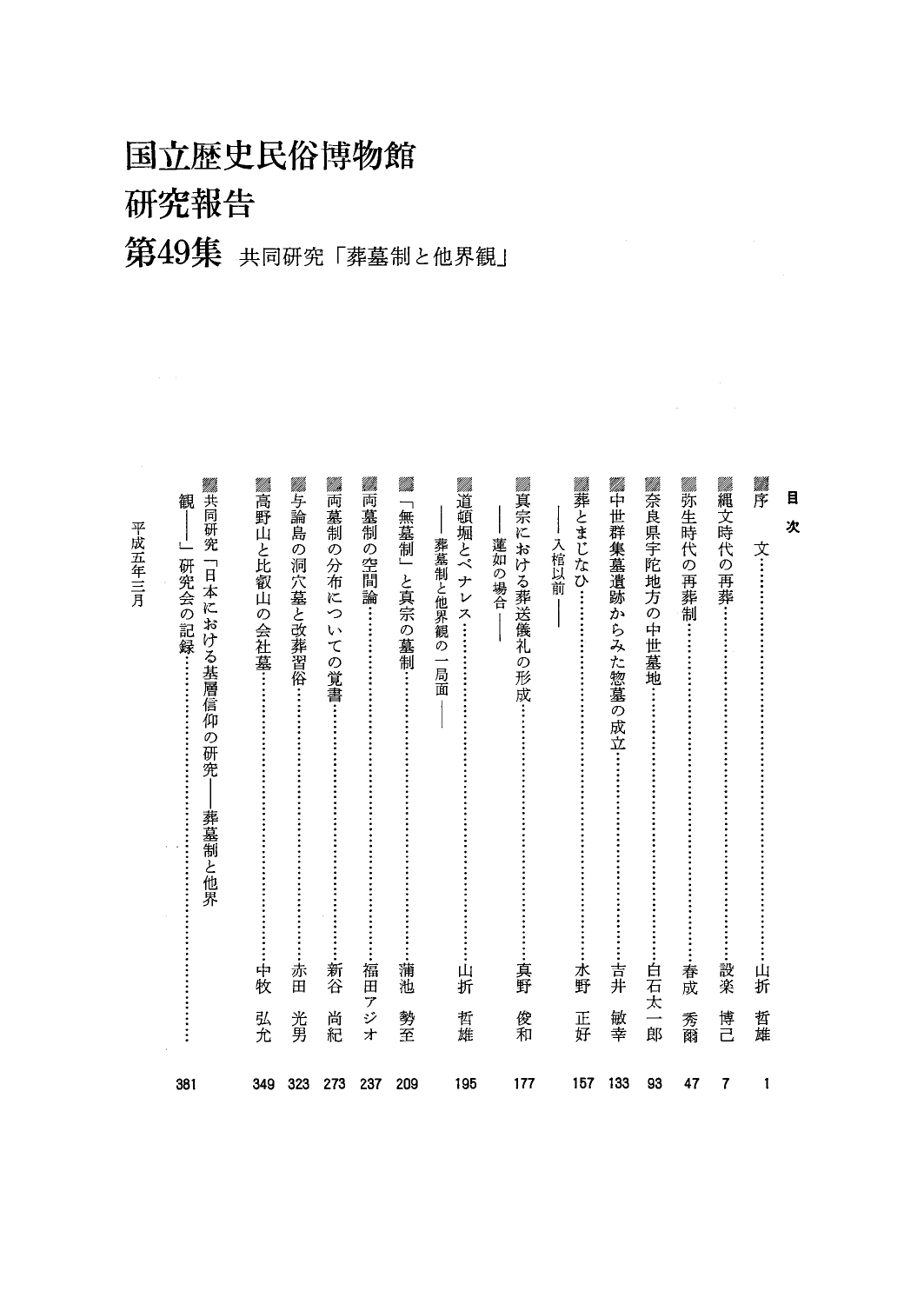#### Bulletin of

## the National Museum of Japanese History

### vol.49 Studies on Funeral Rites and Death Imagination in Japan

Contents:

| YAMAORI, T.   | Preface $\cdots$ $\cdots$ $\cdots$ $\cdots$ $\cdots$ $\cdots$ $\cdots$ $\cdots$ $\cdots$ $\cdots$ $\cdots$ $\cdots$ $\cdots$ $\cdots$ $\cdots$ $\cdots$ |     |  |
|---------------|---------------------------------------------------------------------------------------------------------------------------------------------------------|-----|--|
| SHITARA, H.   |                                                                                                                                                         |     |  |
| HARUNARI, H.  |                                                                                                                                                         |     |  |
| SHIRAISHI, T. |                                                                                                                                                         |     |  |
| YOSHII, T.    | The Establishment of " $S\bar{o}$ " Graves Seen from the Medieval                                                                                       |     |  |
|               |                                                                                                                                                         |     |  |
| Mizuno, M.    | Funerals and Incantations ……………………………………………… 157                                                                                                        |     |  |
|               |                                                                                                                                                         |     |  |
| SHINNO, T.    | The Formation of Funeral Ceremonies in the Shinshu Sect ……… 177                                                                                         |     |  |
|               | ——The Case of Rennyo——                                                                                                                                  |     |  |
| YAMAORI, T.   |                                                                                                                                                         |     |  |
| GAMAIKE, S.   | The "No-Grave System", and the Grave System of the                                                                                                      |     |  |
|               |                                                                                                                                                         | 209 |  |
| FUKUTA, A.    |                                                                                                                                                         |     |  |
| SHINTANI, T.  | Memorandum on the Distribution of the Double Grave System  273                                                                                          |     |  |
| Аката, М.     | Cave Graves and the Custom of Reburial on Yoron Island  323                                                                                             |     |  |
| NAKAMAKI, H.  |                                                                                                                                                         |     |  |
|               | Process of the Studies on Funeral Rites and Death Imagination in Japan………… 381                                                                          |     |  |

Mar.1993.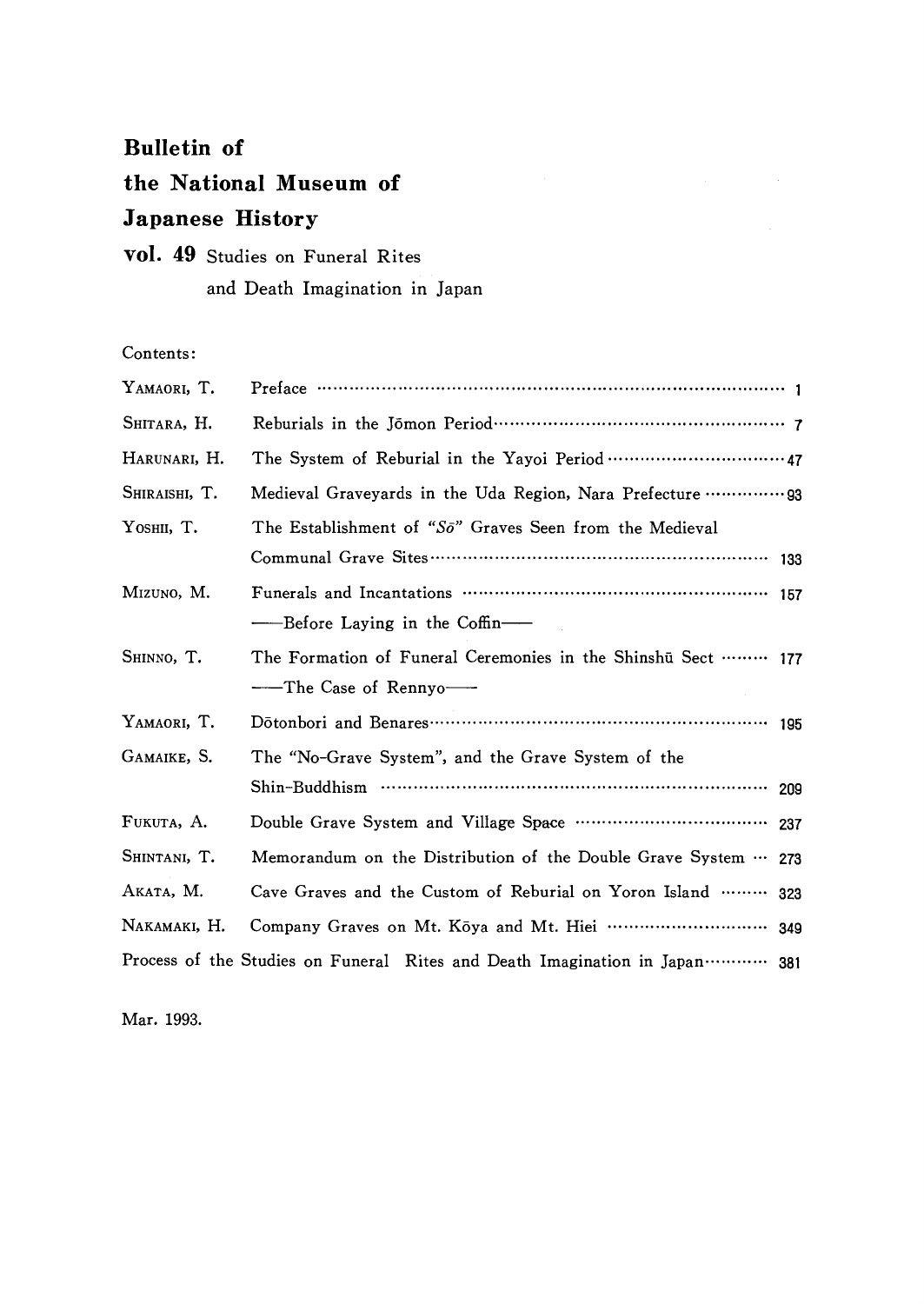国立歴史民俗博物館研究報告 第49集

|       | 平成5年3月18日<br>平成 5 年 3 月25日 | 印 | 刷<br>発 行 | (非売品)                                                        |
|-------|----------------------------|---|----------|--------------------------------------------------------------|
| 編集・発行 |                            |   |          | 国立歴史民俗博物館<br>〒285 千葉県佐倉市城内町117<br>電 話 043-486-0123(代表)       |
| 印     | 刷                          |   |          | 第一法規出版株式会社<br> 〒107  東京都港区南青山2―11―17 <br>電話 03-3404-2251(代表) |

⑥Printed in Japan Mar.1993